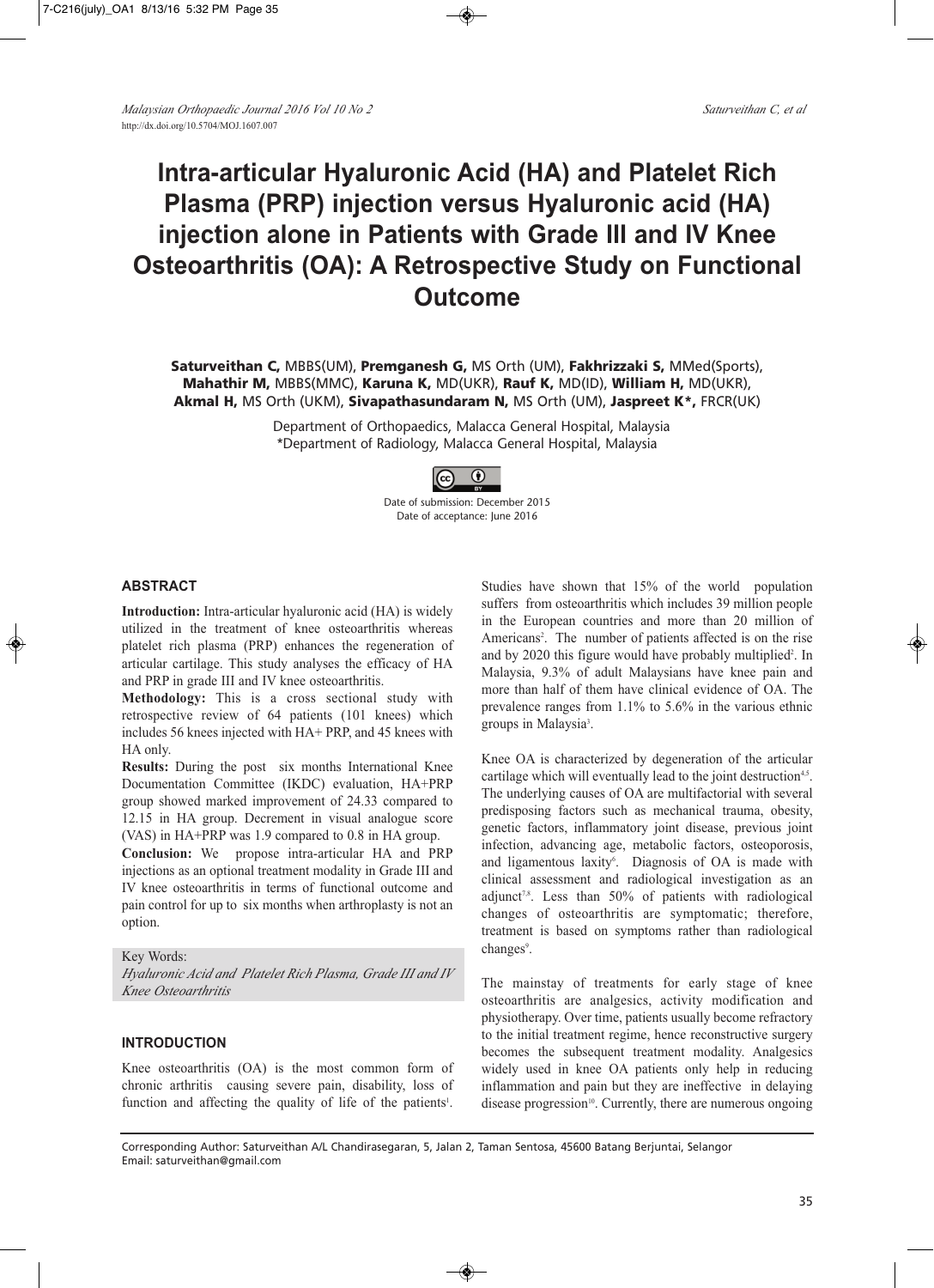efforts to develop new tissue engineering- based strategies for treatment of  $OA<sup>11</sup>$ . Recent studies show that drugs such as glucosamine, chondroitin sulphate and intra-articular injections of hyaluronic acid not only favor pain relief, but also prevent the progression of the disease $12,13$ .

Hyaluronic acid (HA) is a naturally occurring polysaccharide in the synovial fluid and is responsible for the elastoviscocity of synovial fluid<sup>13</sup>. It is a large glycosaminoglycan which is composed of long repeating disaccharides of glucuronic acid and N-acetylglucosamine<sup>14,15</sup>. Viscosupplemention with intraarticular HA in knee osteoarthritis is widely regarded as an effective treatment in improving pain and function due to its protective effect on articular cartilage, acting as lubricant and shock absorbent 16,17 .

Contemporary studies in the developed countries have demonstrated the additional use of platelet rich plasma (PRP) in treatment of knee osteoarthritis. PRP is platelet concentrate (2-10 times of baseline concentration) that is obtained from patient's autologous blood sample by centrifugation18 . Platelets store more than 1500 active proteins in  $\alpha$  and dense granules<sup>19,20</sup>.  $\alpha$  granules contain numerous growth factors (GF) like platelet derived GF(PGDF), transforming GF(TGF-β), platelet-derived epidermal GF, vascular endothelial GF, insulin like GF-1, fibroblastic GF and epidermal GF which promotes healing potential in degenerating articular cartilage 21,22 . Meanwhile, the dense granules contain adenosine diphosphate, adenosine triphosphate, calcium, histamine, serotonin, and dopamine which aids in regeneration of the degenerated tissues<sup>20</sup>. Studies have suggested that the combination of HA and plasma rich with growth factors enhance the regeneration of articular cartilage<sup>23</sup>.

The objective of this study is to analyse the efficacy of intraarticular injection of HA and PRP versus HA injection alone in patients with grade III and IV knee osteoarthritis patients. It is envisaged that this study will make a significant contribution in improving the quality of life in patients suffering from severe knee osteoarthritis who are not fit for operation, not keen for surgical intervention or financially restricted.

# **METHODOLOGY**

This is a cross-sectional study with retrospective review of medical records which was conducted from October 2013 to April 2014 at Malacca General Hospital and has been approved by the hospital and National Clinical Research Centre (CRC) Ethics Committee. Data was collected and reviewed from intra-articular knee injections registry. A total of 254 patients had received intra-articular knee injection from October 2013 to March 2014. Of the 254 patients, 70 had grade III or grade IV knee osteoarthritis.

Our inclusion criteria was patients with Grade III and IV primary knee OA based on Kellgren Lawrence classification, who received 4 ml High Molecular Weight Hyaluronic Acid (HMWHA) with concentration of 22mg/ml alone or with combination of PRP. This is due to the availability of multiple concentrations of hyaluronic acid in practice which may cause inconsistency of the final results.

Patients with grade I and II knee osteoarthritis, secondary knee osteoarthritis, patients who received HA injection with concentration and molecular weight other than mentioned in inclusion criteria, patients with osteoarthritis of other joints, those with other inflammatory and non-inflammatory joint disease, coagulopathies and with local or systemic infections were excluded from this study.

Sixty-four patients (101 knees) who fulfilled the criteria were selected and the six patients were excluded based on the exclusion criteria. The study group comprised 24 men and 40 women, with an average age of 66 (range 50 - 87) years. One hundred and one knees had received intraarticular injection; 37 patients with bilateral knee injections (74 knees) and 27 patients with unilateral knee injection. Of these, 56 knees had received HA and autologous PRP combination intra-articular injections, whereas 45 knees had received only HA injections.

Knee assessment and pain score were routinely recorded and documented in our centre with International Knee Documentation Committee (IKDC) questionnaires and Visual Analogue Scale (VAS) prior to their injections, and after two months and six months following injection. IKDC was chosen over other measurement tools like Knee Injury and Osteoarthritis Outcome Score (KOOS), and Western Ontario and McMaster Universities Arthritis Index (WOMAC) due to its high reliability and validity. Higgins *et al* have concluded that it is the ideal measurement tool to assess functional outcome as it showed the best performance on all measurement properties<sup>24</sup>.

The data were collected and reviewed from the medical records of the selected patients. The retrospectively collected data were then analysed using SPSS version 18 with paired t-test. The statistical analysis was conducted with 95 percent confidence interval and a p-value of  $\leq 0.05$  as threshold of statistical significance.

We have standardized patient selection by only including patients who had received specific HA and PRP concentration or preparation method. All patients included in the study had received 4 ml high molecular weight (1.476 x 106 average Daltons) hyaluronic acid with concentration of 22mg/ml. HMW HA was specifically selected because many earlier studies showed greater and longer efficacy in reducing pain and other symptoms and recovering articular function as compared to LMW HA<sup>25, 26</sup>.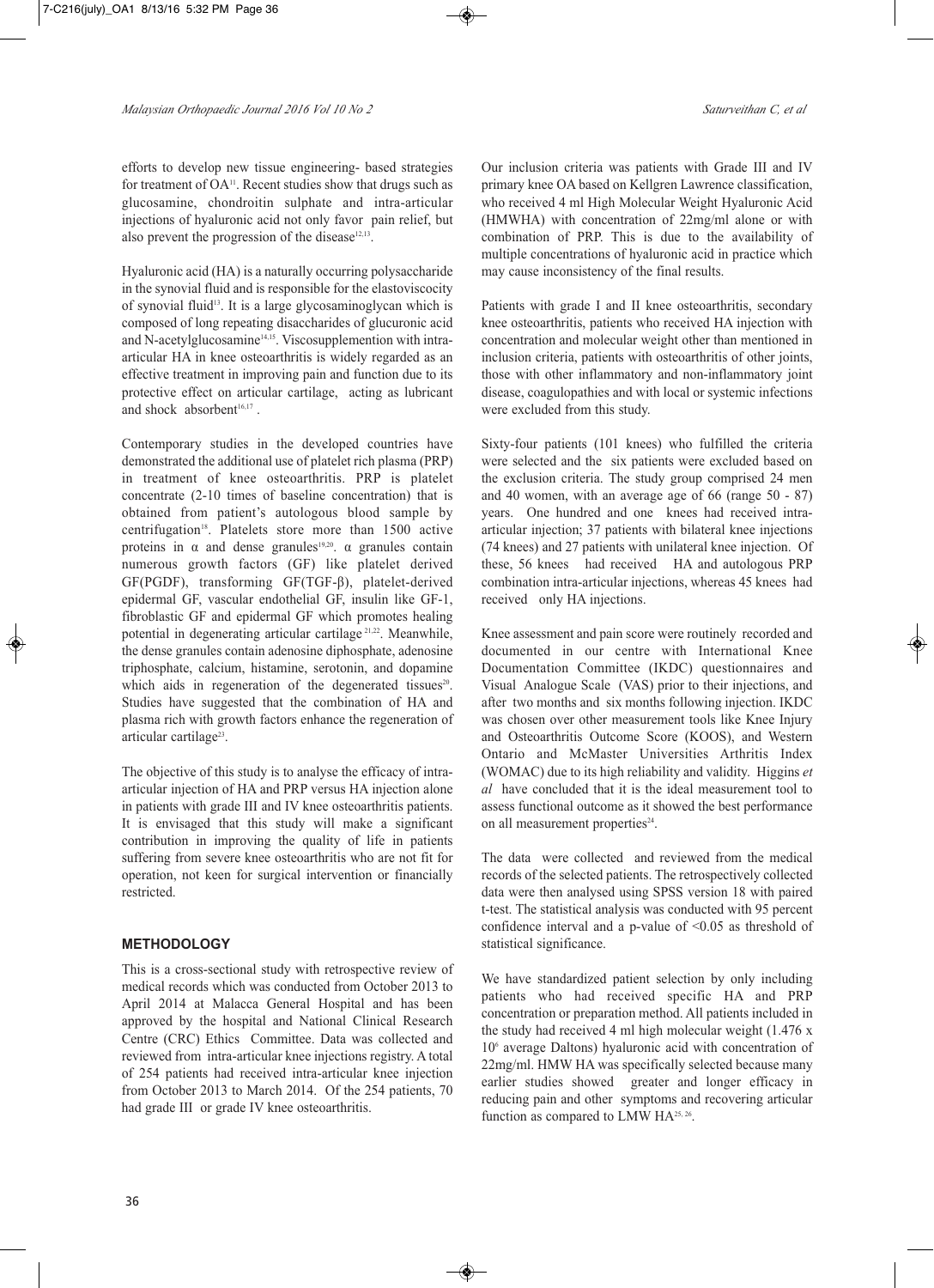|                                                         | <u>L'INSTRITS GITA POST O INONITIS CVARACION</u> |                |                                  |                |
|---------------------------------------------------------|--------------------------------------------------|----------------|----------------------------------|----------------|
| <b>IKDC</b> score                                       | HA (SD)                                          | $HA + PRP(SD)$ | Mean Diff.<br>$(95% \text{ Cl})$ | <b>P</b> Value |
| Improvement in IKDC score at<br>2 months post injection | 7.0(7.8)                                         | 16.3(11.9)     | $-9.3(-13.2 - -5.4)$             | < 0.05         |
| Improvement in IKDC score at<br>6 months post injection | 12.1(8.2)                                        | 24.3(13.7)     | $-12.1(-16.6 - -7.7)$            | < 0.05         |

**Table I:** Comparison between HA group and HA plus PRP group in improvement of IKDC score during the post 2 months and post 6 months evaluation

The PRP injections were standardized among all our patients as the PRP preparation is done routinely in our centre with a standard operating procedure. It is prepared by withdrawing 30 ml of patient's own venous blood, added with anticoagulant, and - centrifuged by duo-spin method ,at the rate of 2500 rpm for first 5 minutes and then 3200 rpm for the next 10 minutes (total of 15 minutes). Three separate layers are produced at the end of the centrifugation: plasma, buffy coat (platelet) and RBCs. Ninety-five percent of the plasma layer is discarded, the remaining layers are mixed, by which process about 2.5 - 3 ml of PRP is produced at the end with platelet concentration of  $1.4$  -  $1.6$  million/ $\mu$ l on average.

#### **RESULTS**

Sixty-four patients were selected for the study based on our inclusion criteria as mentioned above. Among these, 101 knees were given intra-articular injection (37 patients with bilateral knee injection and 27 patients with unilateral knee injection). Forty-seven knees were injected with only HA and 56 knees were injected with HA plus PRP.

As illustrated in Figure 1,both group of patients showed improvements in terms of functional status based on IKDC scores. Statistically significant improvements in IKDC scores were noted during two months post injection evaluation, with a mean value of 7.0 in patients receiving HA only and a mean value of 16.4 in patients receiving the combination of HA+PRP. The improvement was more apparent during the six months post injection evaluation whereby a mean value of 24.3 was obtained in patients who had received the combination of HA+PRP, in comparison with a mean value of 12.2 in patients who received HA alone as supported by statistical evidence in Table I.

In addition, progress was also evident via VAS scale in terms of decrement in the severity of pain in both the groups. It showed statistically significant – improved outcome in the long run as better pain control was achieved during the six months evaluation compared to two months evaluation in both groups. During the six months evaluation, the HA group demonstrated improvement with a mean score of 0.8. On the other hand, HA+PRP group showed better improvement in pain score with a mean score of 1.9 as demonstrated in Figure 2.

Further analysis which was done on variables such as gender, age and ethnicity was not statistically significant in terms of outcome.

### **DISCUSSION**

The growing incidence of knee OA worldwide places an enormous economic burden with direct and indirect cost including medical management, rehabilitation, arthroplasty and loss of occupational productivity as a result of functional disability<sup>13</sup>. This study is mainly targeted to group of patients with grade III and IV knee OA in our centre who refused surgical intervention or were not fit for operation because of their underlying medical comorbidities. Hence, they resorted to analgesics as a temporary measure for pain relief and tend to be dependent on them in order to continue with their normal activities of daily living (ADL)<sup>1,2</sup>. Long term complications of dependency on analgesics are detrimental to one's health<sup>1,2</sup>. It is envisaged that this study will make a significant contribution in improving the quality of life and pain control in these patients by providing HA or HA plus PRP as an optional treatment modality in these group of patients.

In our study, high molecular weight (HMW) HA was chosen instead of low molecular weight (LMW) HA mainly because the HMW HA  $(1.5x\;10^6\;$  Daltons) closely resembles the molecular weight of endogenous HA  $(\sim 2 \times 106$  Daltons) in the extracellular matrix $27,28,30$ . Studies have demonstrated that HMW HA down regulates the gene expression of osteoarthritis associated cytokines and enzymes in fibroblast like synoviocytes (FLS) <sup>14,15,29</sup>. In addition, HMW HA has anti-inflammatory property and regulates the suppressor Tcells for cell proliferation<sup>29,30</sup>. Supporting evidence also shows that the HMW HA typically resides longer in the synovial joint as compared to LMW  $HA^{27,30}$ . This property improves the efficacy of HMW HA in inhibiting glycosaminoglycan release from the articular cartilage and results in better outcome in the long  $run^{28,30}$ . This was evident in our study as more significant improvement was noted during six months evaluation compared to two months post-injection in both groups of patients as reflected in the IKDC and VAS scores.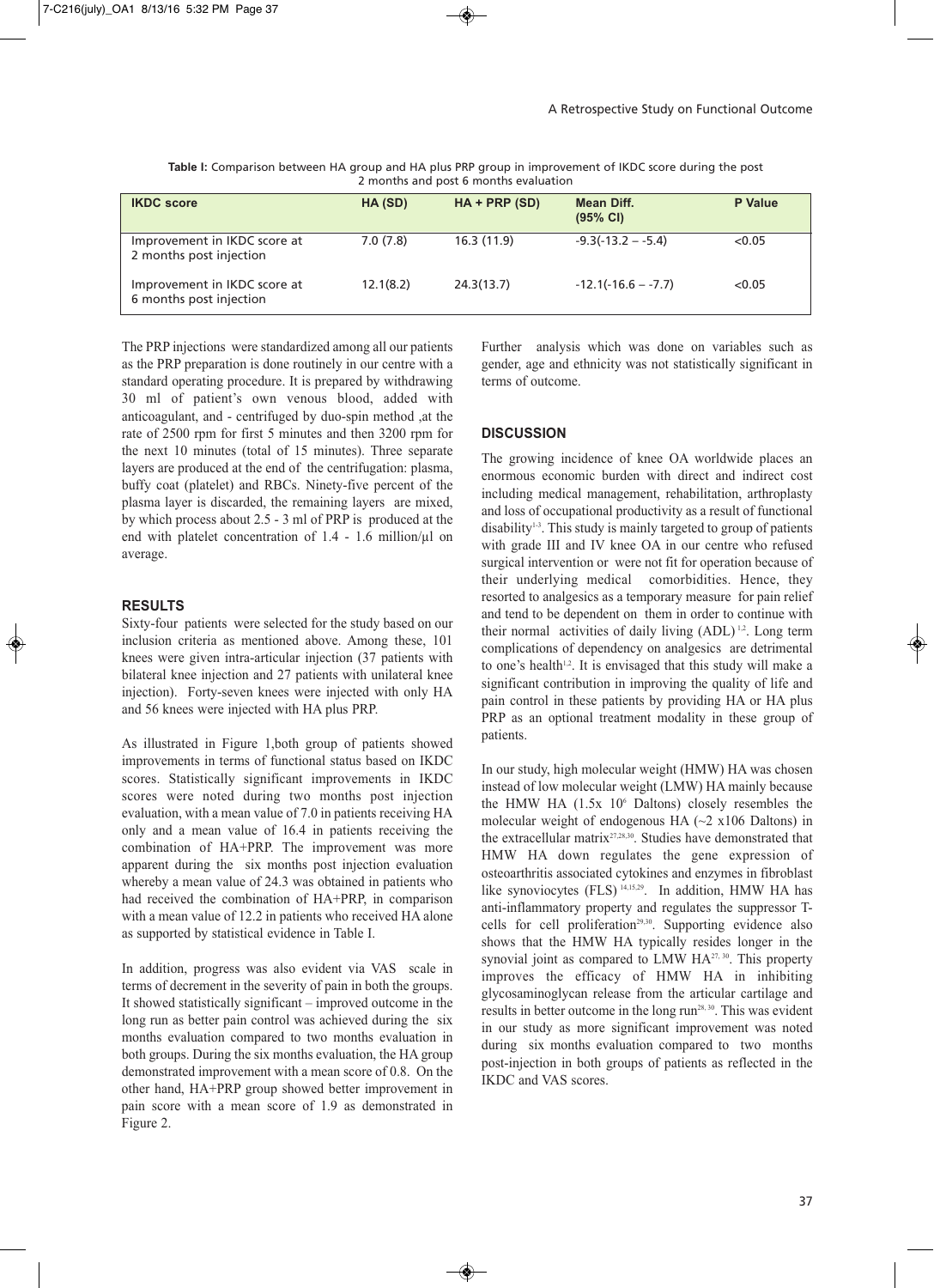

**Fig. 1:** IKDC score during pre-injection, post 2 months injection, and post 6 months injection for HA and HA+PRP group.

![](_page_3_Figure_4.jpeg)

**Fig. 2:** Improvement in pain severity demonstrated by the decrement in VAS score from baseline (pre-injection score) during 2 months and 6 months evaluation for both HA and HA+PRP groups.

A combination of HA and PRP was used in this study as newer experimental studies focus on promoting cartilage repair, whereby sheer attention has been directed toward autologous PRP18-20,23,26 . PRP is a biological therapy with the goal of delivering concentrated platelets to accelerate healing and regeneration of articular cartilage<sup>18,19</sup>. The unique property of PRP that is enriched with essential growth factors induce differentiation of mesenchymal stem cells into chondrocytes and thereby increase cell proliferation<sup>18,19,20</sup>. Moreover, it also suppresses inflammatory mediators such as interleukin-1, encourages matrix deposition, and slow down degeneration<sup>18-20</sup>. Hence, growth factors help stabilize cartilage homeostasis and aid in articular cartilage repair<sup>19,20</sup>. An additional advantage of autologous venous blood versus synthetic chemicals is that it eliminates the risk of allergic reaction and possible transmission of infections<sup>19, 20</sup>.

Recent studies have shown that the migratory ability of the

proliferative cells is increased by the combination of plasma rich in growth factors with HA (+212% in comparison to growth factors alone, and +335% compared with HA alone) 23 . The enhancement of the migratory ability leads to better regenerating capability and slows down the natural progression of the disease<sup>23</sup>. Combination of HA and plasma rich in growth factors also halts the degeneration process and this positive biological interaction improves the efficacy of this intra-articular treatment, making it superior to analgesics alone which only provide temporary relief and do not treat the underlying pathology<sup>23</sup>.

Our study shows that combination of HA and PRP results in significant improvement in IKDC and VAS scores compared to HA injection alone. This implies that the addition of PRP with HA improves functional outcome and pain control for up to six months of duration. However, we could not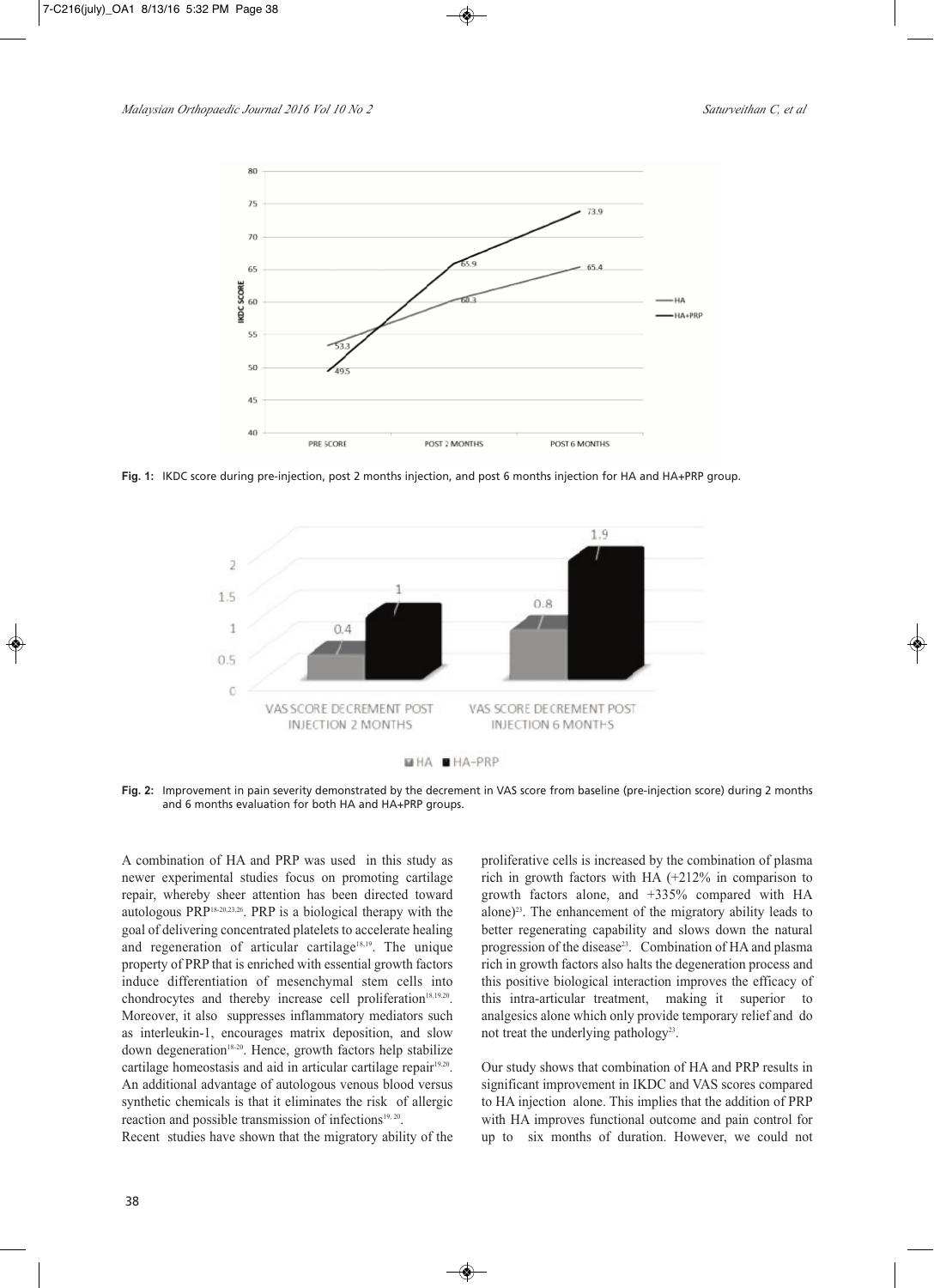comment further on synergism between the two compounds as we did not include a control group of patients who received PRP injections only.

Majority of patients in our study group were not active and were less mobile compared to the general population. The highest level of activities in 80% of our study population based on IKDC score were light activities such as walking, housework or yard work. Future studies would be on patients who were more active with greater demands being placed on their knees to determine whether the significant improvement in IKDC score can also be observed in such group of patients.

Being a retrospective study, our research have certain limitations such as inability to measure certain statistical values. Besides that, the short duration of the present study is one of the limitations. A longer duration follow up would

provide more information on the long term functional outcome. Although the inclusion criteria for this study was in our consideration quite comprehensive, and there is still a possibility of selection bias since the study was based on treatment in a single institution.

# **CONCLUSION**

Our study is strongly suggestive that combination of HA and PRP to be more effective compared to HA alone. Hence, we suggest combination of intra-articular HA and PRP injection as an optional treatment modality in the treatment of grade III and IV knee osteoarthritis in terms of functional outcome and pain control for up to 6 months of duration when surgical treatment is not an option.

#### **REFERENCES**

- 1. Luyten F, Dell'accio F, De Bari C. Skeletal Tissue Engineering: Opportunities and Challenges. *Best Pract Res Clin Rheumatol.* (2008); 15: 7 59-69.
- 2. Flanigan DC, Harris JD, Trinh TQ, Siston RA, Brophy RH, *et al.* Prevalence of Chondral Defects in Athlete's Knees A Systematic Review. *Med Sci Sports Exerc.* 2010; 42: 795-801.
- 3. Management of Osteoarthritis 2nd ed. Clinical Practice Guidelines (2013)
- 4. Zhang Y, Jordan JM. Epidemiology of Osteoarthritis, *Clin Geriatr Med.* 2010; 26: 355-69.
- 5. Zhu YM, Yuan MH, Meng HY, Wang AY, Guo QY, Wang Y, *et al.* Basic Science and Clinical Application of Platelet Rich Plasma for Cartilage Defect and Osteoarthritis: A review. *Osteoarthritis Cartilage.* 2013; 21: 1627-37.
- 6. Narayanan SS, Suhail A, Harjeet S, Shahril Y, Masbah O. Efficacy of Intra Articular Injection of Hyaluronic Acid in Treatment of Knee Osteoarthritis *Mal Orthop J.* 2009; 3(1): 19-23.
- 7. Altman R, Asch E, Bloch D. Development of Criteria for the Classification and Reporting of Osteoarthritis. Classification of osteoarthritis of the knee. Diagnostic and Therapeutic Criteria Committee of the American Rheumatism Association. *Arthritis Rheum.* 1986; 29(8): 1039-49.
- 8. Zhang W, Doherty W, Peat G, MA Bierma-Zeinstra, NK Arden, B Bresnihan, G Herrero-Beaumont, *et al.* EULAR Evidence-Based Recommendations for the Diagnosis of Knee Osteoarthritis. *Ann Rheum Dis.* 2010; 69(3): 483-9.
- 9. Hart LE. Long-term Effect of Glucosamine Sulfate on Progression of Knee Osteoarthritis. *Clin J Sport Med.* 2002; 12(2): 134 5.
- 10. Simon L.S. Osteoarthritis. *Curr Rheumatol Rep.* 1999; 1(1): 45-7.
- 11. Hardingham T, Tew S, Murdoch A. Tissue engineering: Chondrocytes and Cartilage. *Arthritis Research.* 2002; 4(3): 63 8.
- 12. Altman RD, Hochberg MC, Moskowitz RW, Schnitzer TJ. Recommendation for the medical management of osteoarthritis of the hip and knee. *Arthritis Rheum.* 2000; 43(9): 1905-15.
- 13. Bellamy NC, Campbell J, Robinson V, Gee T, Bourne R, Wells G. Viscosupplementation for the Treatment of Osteoarthritis of the Knee. *Cochrane Database Syst Rev.* 2006; 2: 5321.